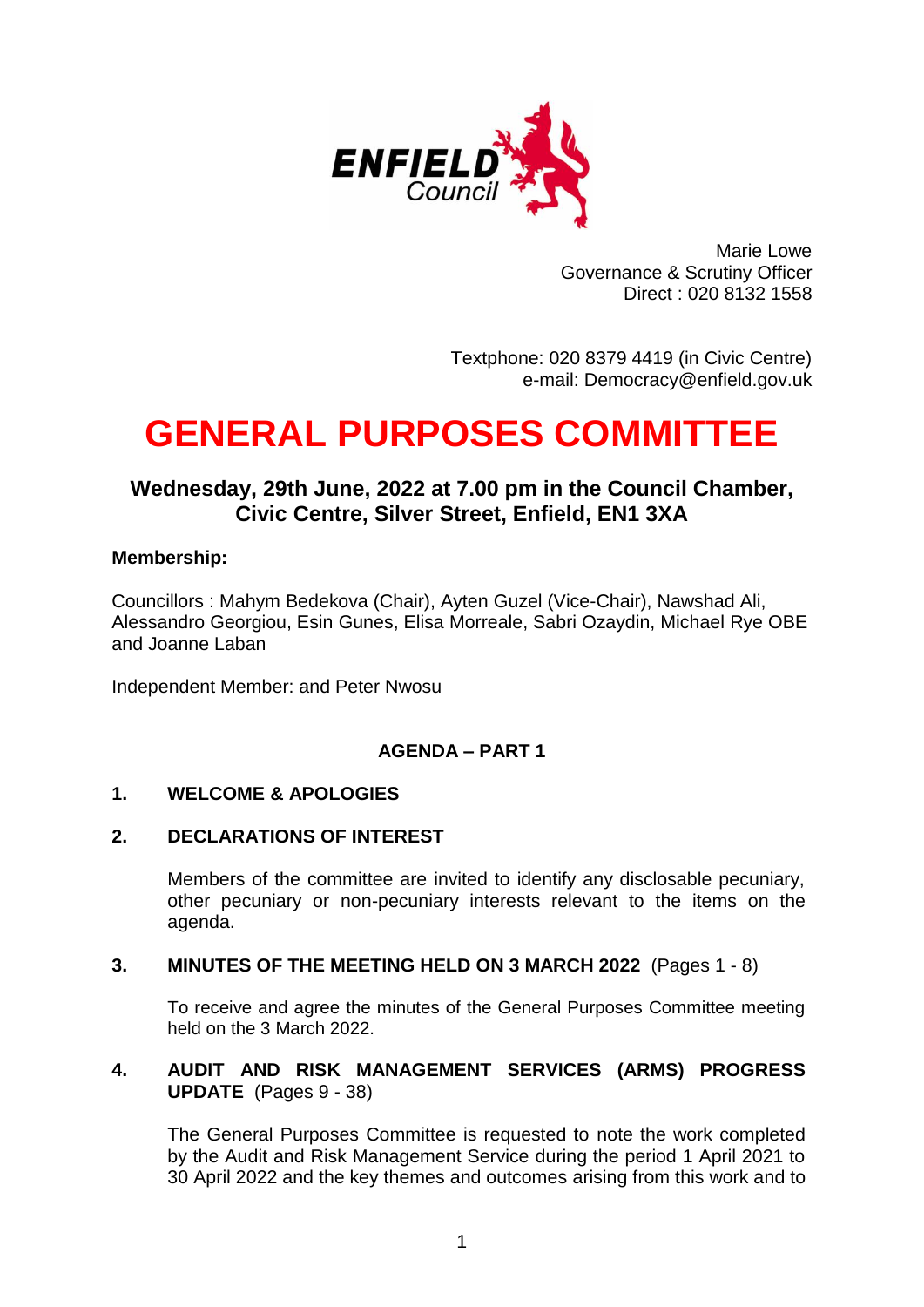provide feedback on the contents of the report.

#### **5. 2021- 22 COUNTER FRAUD ANNUAL REPORT** (Pages 39 - 60)

The Committee is requested to endorse the work of the Counter Fraud team and to provide feedback on the contents of the report of officers.

#### **6. 2021-22 ANNUAL DATA PROTECTION OFFICER REPORT** (Pages 61 - 78)

The General Purposes Committee is requested to note the 2021-22 Annual Data Protection Officer report.

#### **7. GENERAL PURPOSES COMMITTEE ANNUAL REPORT 2021/22** (Pages 79 - 88)

The report details the activity of the General Purposes Committee from 1 April 2021 to 31 March 2022 and proposes it be approved for referral to Council.

#### **8. CONTRACT PROCEDURE RULES, WAIVERS & PROCUREMENT SPEND UPDATE** (Pages 89 - 112)

The report provides an update to the General Purposes Committee on the Contract Procedure Rules, Waivers and Procurement Spend for the period April 2021 to March 2022. It also includes an update on Procurement Services and the implementation of the new procurement function.

### **9. UPDATE ON AUDIT OF THE 2019/20 STATEMENT OF ACCOUNTS**  (Pages 113 - 118)

The Committee is asked to receive the report which provides an update on the audit of the 2019/20 Statement of Accounts.

#### **10. UPDATE ON THE AUDIT OF THE 2020/21 STATEMENT OF ACCOUNTS AND PENSION FUND AND PROGRESS ON THE 2021/22 COUNCIL'S ACCOUNTS** (Pages 119 - 124)

The report provides an update on the audit of the 2020/21 Statement of Accounts and Pension Fund together with an update on the work underway to produce the Council's Accounts for 2021/22.

#### **11. BDO (EXTERNAL AUDITOR) UPDATE ON STATEMENT OF ACCOUNTS**  (Verbal Report)

The Committee will receive a verbal update on the Statement of Accounts from representatives of the Council's External Auditor, Binder Dijker Otte (BDO).